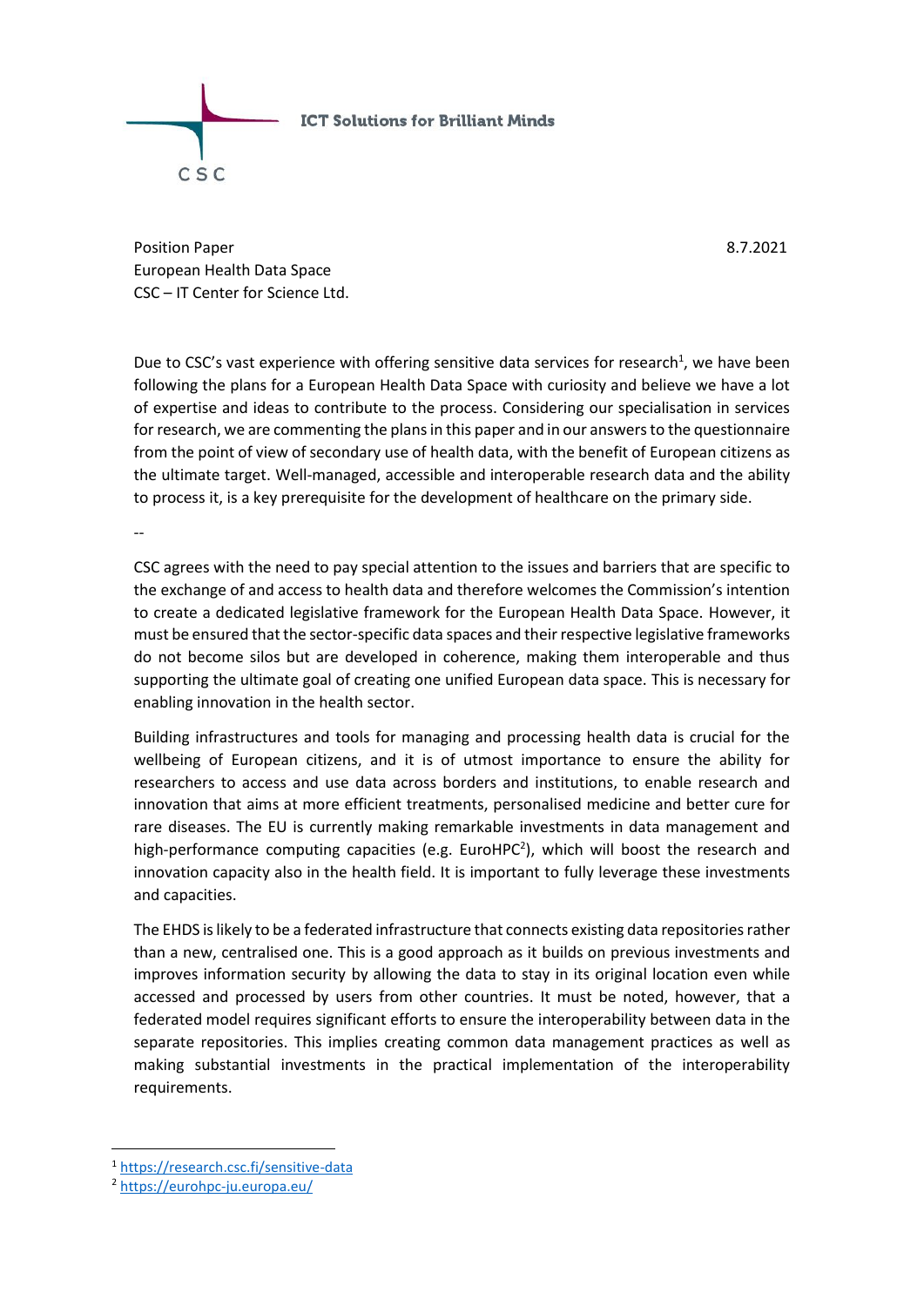When creating the common data management practices, coherence across the European data spaces and all data related regulation (such as the upcoming Data Governance Act<sup>3</sup>) must be ensured. This requires basing the regulatory framework of the health data space on the FAIR principles<sup>4</sup> and the European Interoperability Framework<sup>5</sup>. All four layers of interoperability must be addressed, including legal interoperability that will require making sure that any existing national legislation related to the scope of the EHDS legislation will be brought in line with the latter. Lessons learnt from similar legislative processes at the national level must also be taken into account. For example, the experience from Finland's Act on the Secondary Use of Health and Social Data<sup>6</sup> highlights the need to ensure a sufficient transition period and resources to those implementing the new policy.

When creating a data space dedicated to health data, particular attention must be paid to developing the processing of sensitive data in accordance with data protection rules and the MyData principles<sup>7</sup> aiming to empower individuals by improving their right to selfdetermination regarding their personal data ('data sovereignty'<sup>8</sup>). A right balance between guaranteeing data protection and encouraging data altruism must be struck, and policies related to these two concepts developed in a coordinated way.

It must be ensured, that sensitive data can be used for the purposes of research and innovation, bearing in mind that there are technical means for securing anonymity and privacy of individuals. It is recommendable to use federated authentication and authorisation frameworks, such as the ELIXIR AAI<sup>9</sup>, based on global GA4GH standards<sup>10</sup>. Such technologies secure full control to all data access by using authorised Data Access Committees. All nonauthorised access to sensitive data can be thus disabled.

Another key issue when dealing with health data is to ensure that European health data is stored and processed in secure locations and never outside the European Economic Area, unless the third country in question is legally committed to similar data management rules and principles as those applied in Europe. It must be kept in mind that the creation of a European data space does not require storing data in one place or even moving it anywhere. In a federated model, data can be accessed and processed in its original location, having connected existing infrastructures, made them interoperable and filled the gaps they may have. A first step of data federation is to ensure that metadata is interoperable.

The European Health Data Space must be run by operators possessing excellent ICT competences and built making use of existing projects, practices, policies and infrastructures related to cross-border use of health data. Examples of ongoing efforts to be leveraged include

 $\overline{a}$ 

<sup>3</sup> <https://eur-lex.europa.eu/legal-content/EN/TXT/?uri=CELEX%3A52020PC0767>

<sup>4</sup> <https://www.go-fair.org/fair-principles/>

<sup>5</sup> [https://ec.europa.eu/isa2/eif\\_en](https://ec.europa.eu/isa2/eif_en)

<sup>6</sup> <https://stm.fi/en/secondary-use-of-health-and-social-data>

<sup>7</sup> <https://mydata.org/declaration/>

<sup>8</sup> <https://datasovereigntynow.org/our-mission/>

<sup>9</sup> <https://elixir-europe.org/services/compute/aai>

<sup>10</sup> <https://www.ga4gh.org/genomic-data-toolkit/data-security-toolkit/>